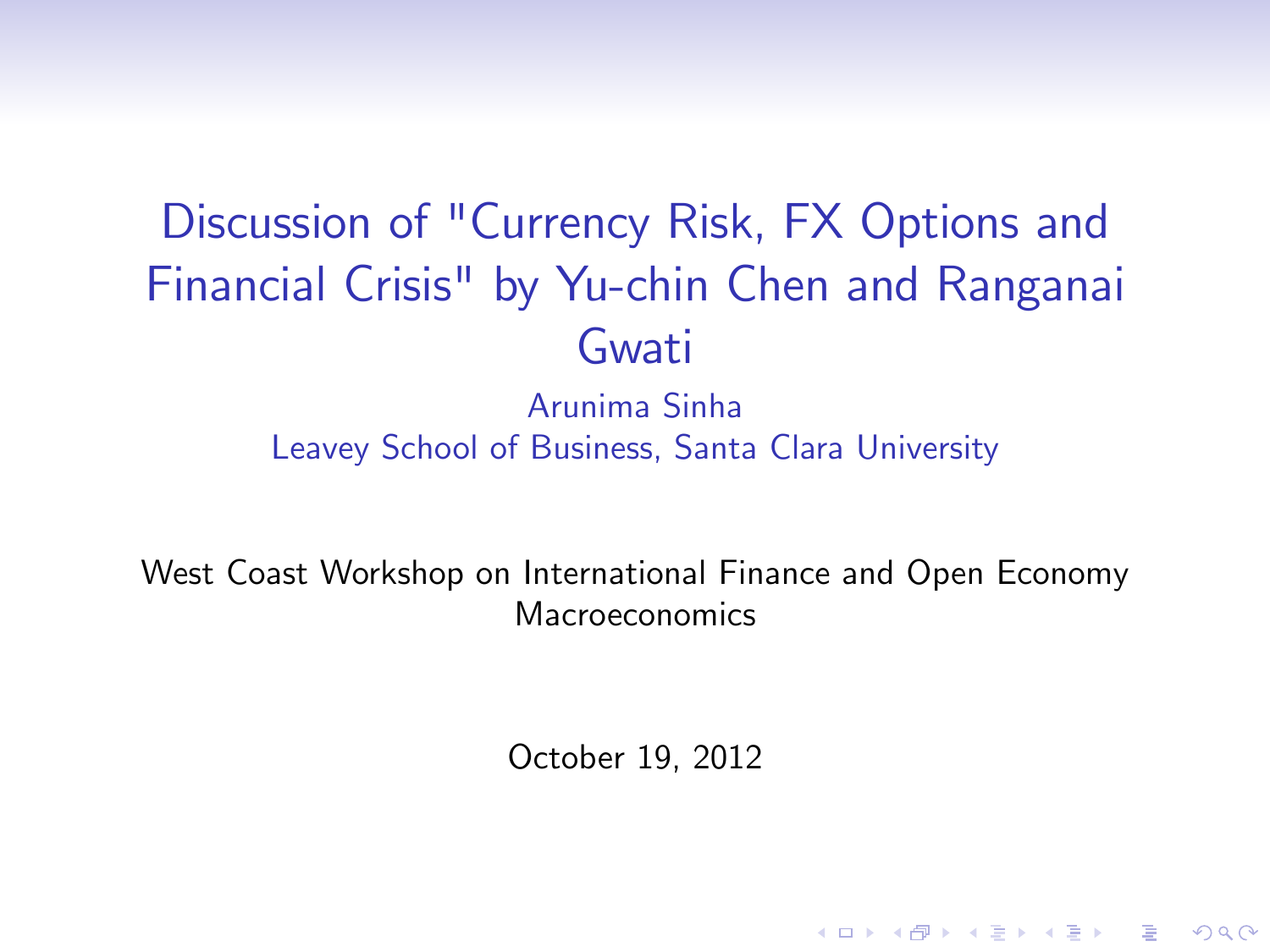# **Summary**

- Use moments from option-implied risk-neutral distributions (RNDs) to explain currency expected returns
	- For a fixed maturity, extracted moments implied volatility, skewness and kurtosis - of corresponding maturity are used (role of volatility smile)
	- For a given currency pair, term structure of implied moments are regressed on the excess returns
- $\bullet$  The regressions show a high adjusted  $R^2$  across the maturity structure

$$
f_t^{t+\tau} - s_{t+\tau} = \gamma_0 + \gamma_1 stdev_{t,\tau} + \gamma_2 skew_{t,\tau} + \gamma_3 kurt_{t,\tau}
$$
  

$$
\delta_0 D_1 + \delta_1 D_1 stdev_{t,\tau} +
$$
  

$$
\delta_2 D_2 skew_{t,\tau} + \delta_3 D_3 kurt_{t,\tau} + \varepsilon_{t+\tau}
$$

|               | $1$ mon | 6 mon | $12 \;$ mon |
|---------------|---------|-------|-------------|
| <b>AUSUSD</b> | 0.26    | 0.65  | 0.86        |
| <b>EURUSD</b> | 0.19    | 0.53  | 0.78        |
| <b>YFNUSD</b> | 0.12    | 0.42  | 0.31        |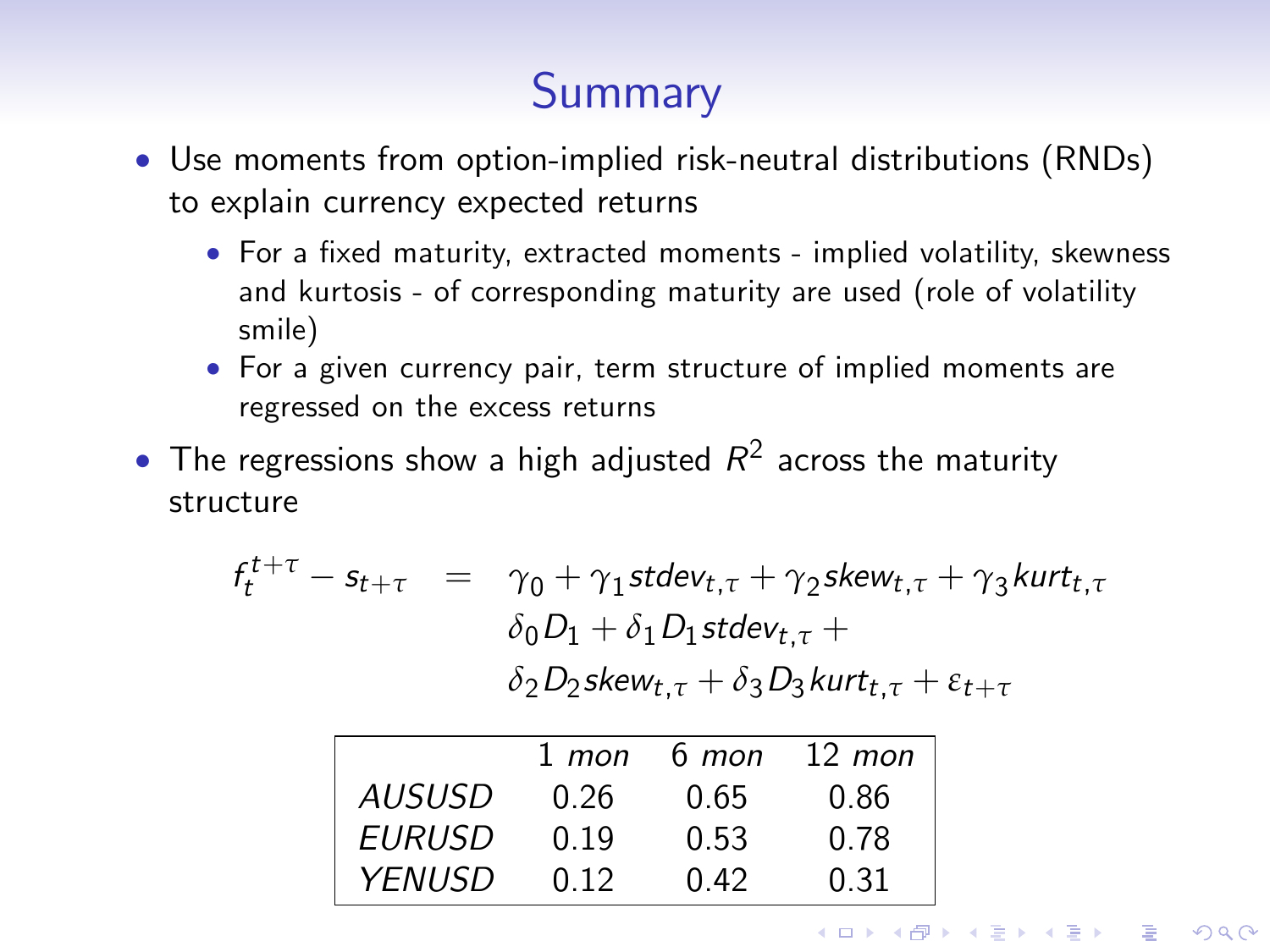### **Discussion**

#### • Empirical strategy

- Large daily data set of options from Jan 2007- April 2011 for five currency pairs
- Use the volatilities of option straddles (ATMs, RRs and VWBs) to back out implied exercise and corresponding strike prices for the  $25\Delta p$ , ATM and  $25\Delta c$
- Suggestions
	- $\bullet$  Effects of macro announcements
	- Subjective expectations
	- Term structure of implied moments after structural break and associated PDFs

**KORKA SERKER ORA**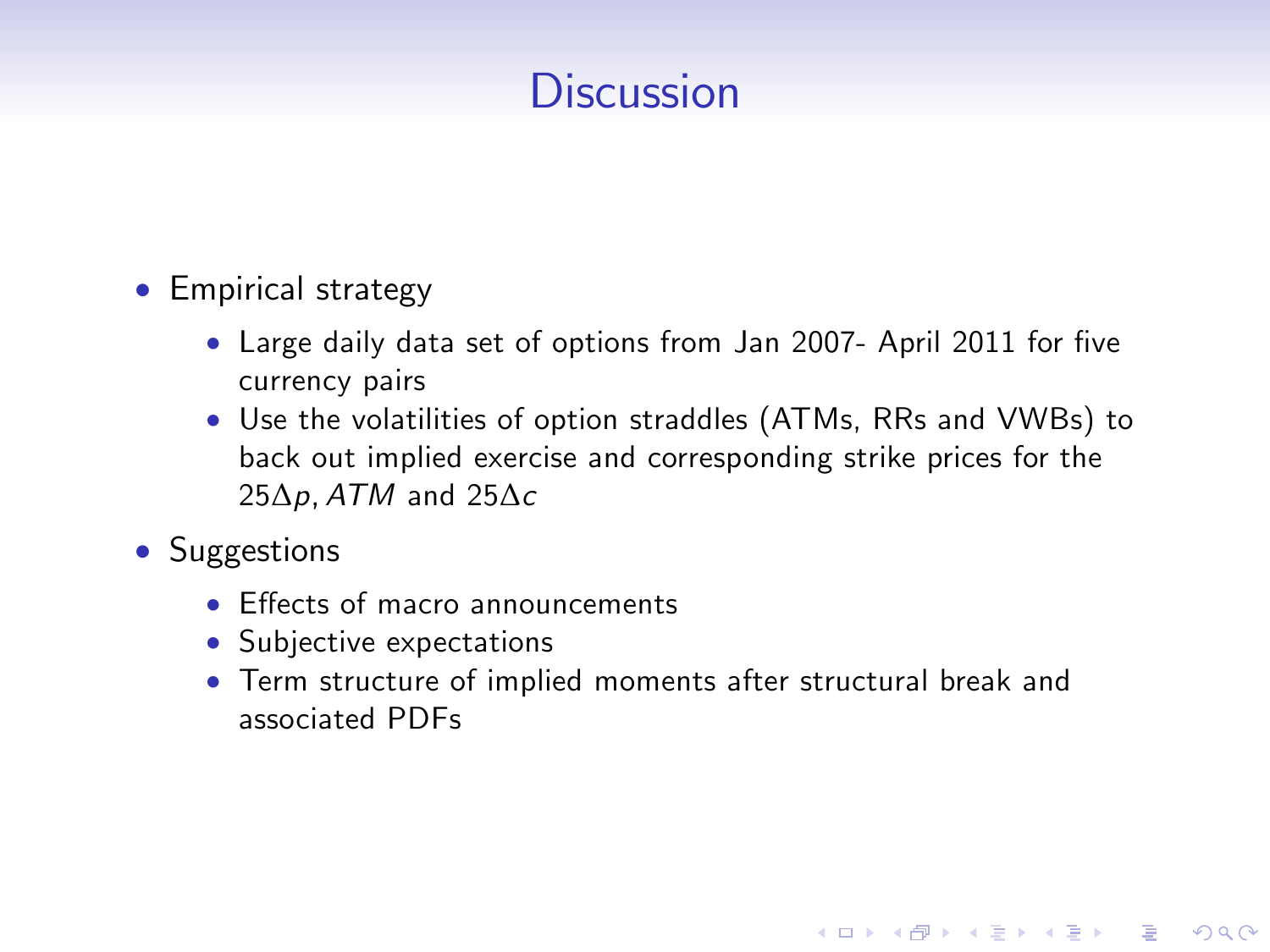#### Option-implied moments and macro announcements

- For the given data period, do the option-implied moments react significantly to macroeconomic announcements?
	- Grad (2010) constructs similar options-implied moments for a comparable data period, and finds that standard deviation, skewness and kurtosis react in statistically significant manner to announcements such as jobs reports
	- Moench and Lucca (2011) show that equity expected excess returns react significantly in the 24 hours leading up to the FOMC announcements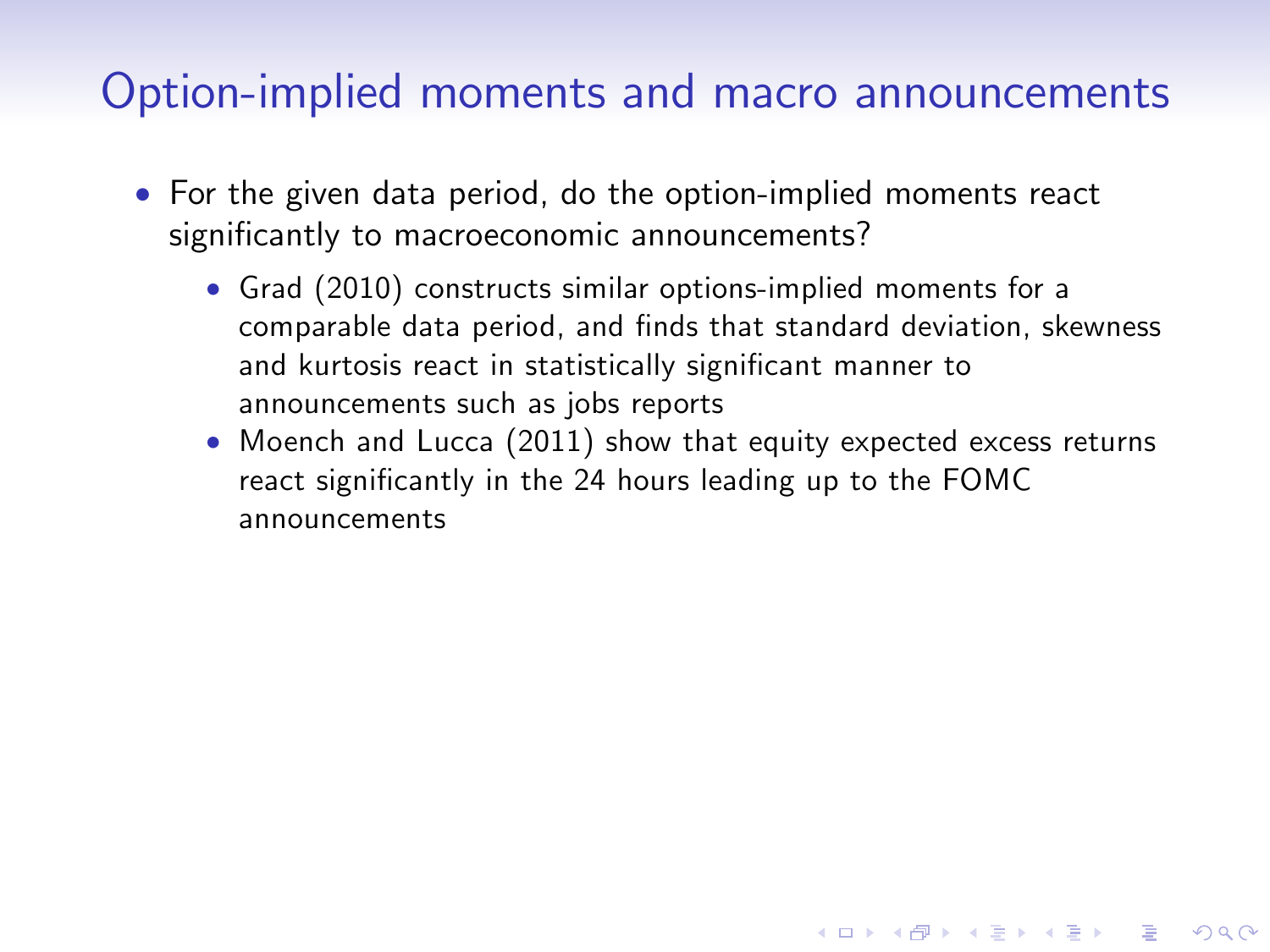#### Option-implied moments and macro announcements

- For the given data period, do the option-implied moments react significantly to macroeconomic announcements?
	- Grad (2010) constructs similar options-implied moments for a comparable data period, and finds that standard deviation, skewness and kurtosis react in statistically significant manner to announcements such as jobs reports
	- Moench and Lucca (2011) show that equity expected excess returns react significantly in the 24 hours leading up to the FOMC announcements
- Dates for the structural break in the regression, found by the Bai-Perron test:

|        | $1$ mon | 6 mon   | $12 \;$ mon |
|--------|---------|---------|-------------|
| AUSUSD | 2/16/09 | 8/4/08  | 8/7/08      |
| EURUSD | 2/11/09 | 8/7/08  | 8/7/08      |
| YFNUSD | 1/7/09  | 4/22/08 | na          |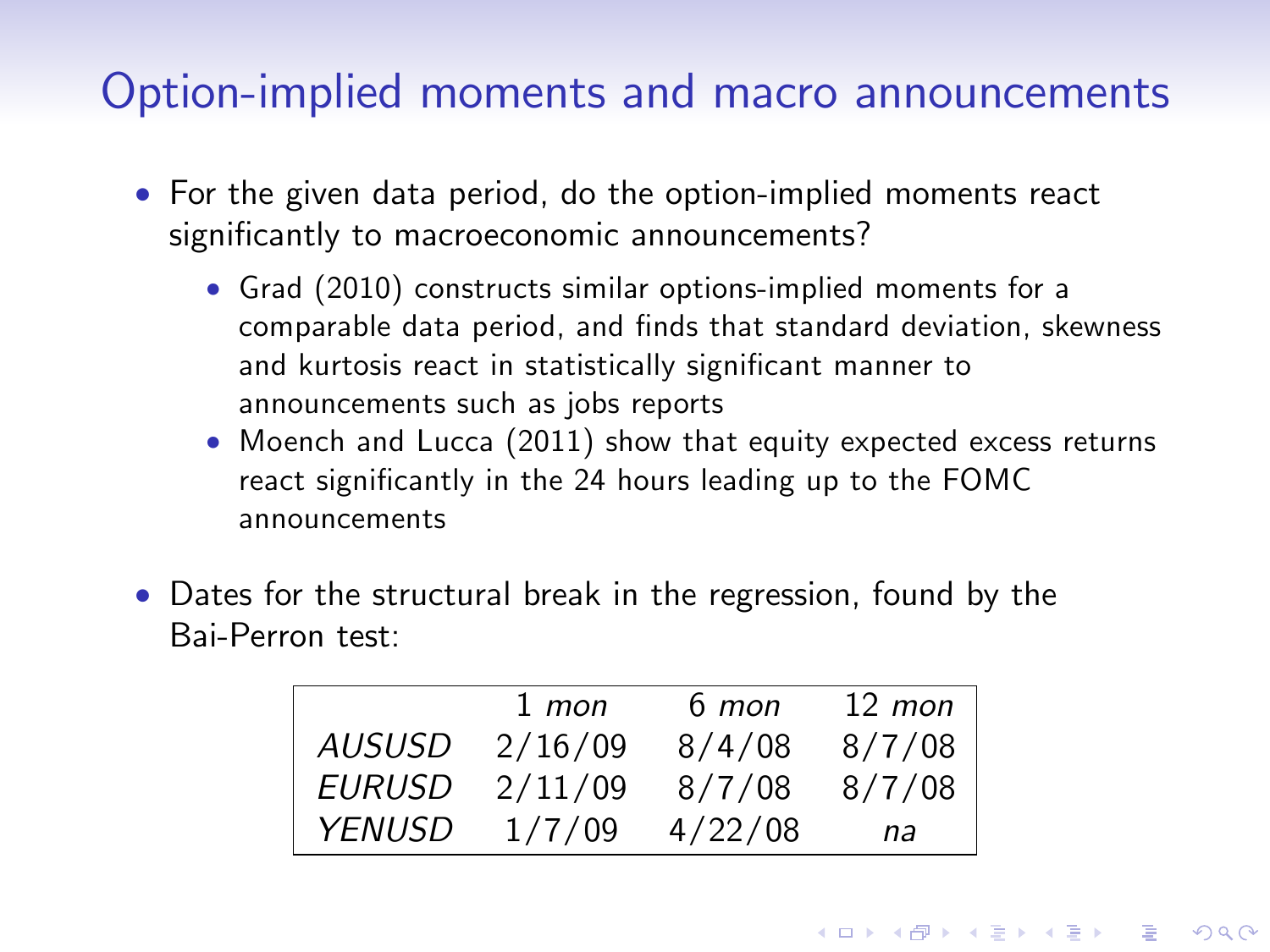#### Option-implied moments and the Crisis

- Key FOMC statements during the crisis
	- 3/11/08: Announcement of the TSLF
	- 10/28/08: Joint statements by the FRB, BoEngland, BoCanada among others, and endorsement by the BoJapan; coordinated interest rate reductions

**KORKA SERKER ORA** 

• 3/26/09: FRB announces the \$750billion purchase of MBSs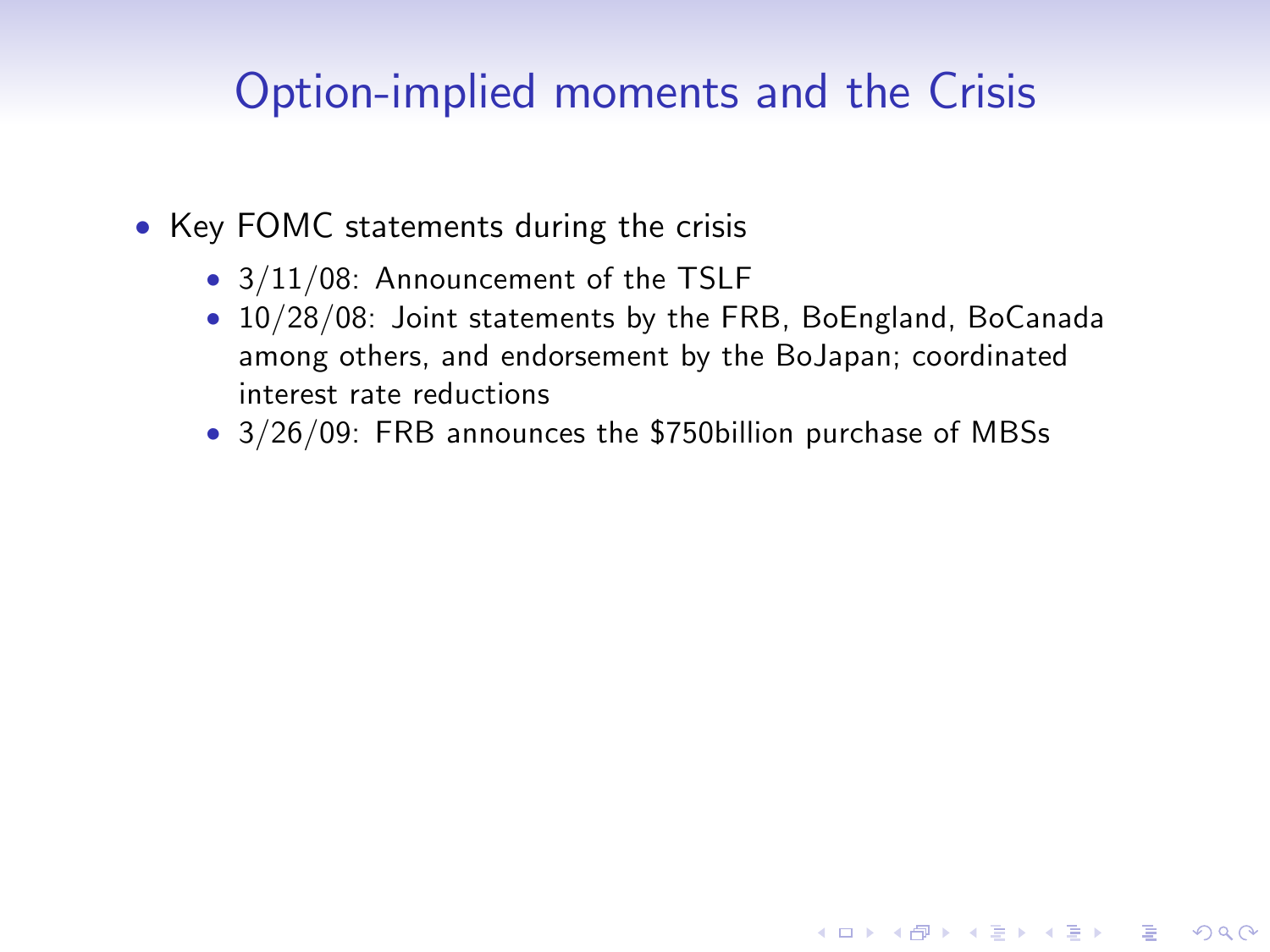#### Option-implied moments and the Crisis

- Key FOMC statements during the crisis
	- 3/11/08: Announcement of the TSLF
	- 10/28/08: Joint statements by the FRB, BoEngland, BoCanada among others, and endorsement by the BoJapan; coordinated interest rate reductions
	- 3/26/09: FRB announces the \$750billion purchase of MBSs
- Could the moments and excess returns be reacting to FOMC statements?

$$
Moment_{t,\tau} = \gamma_0 + \sum_i \gamma_{i,\tau} D_i + \varepsilon_{t,\tau}
$$

- <span id="page-6-0"></span>• Are there statistically significant effects across maturities?
	- May indicate how market expectations, as proxied by the RND moments, are changing in response of anticipated news (more volatility or tail risk?)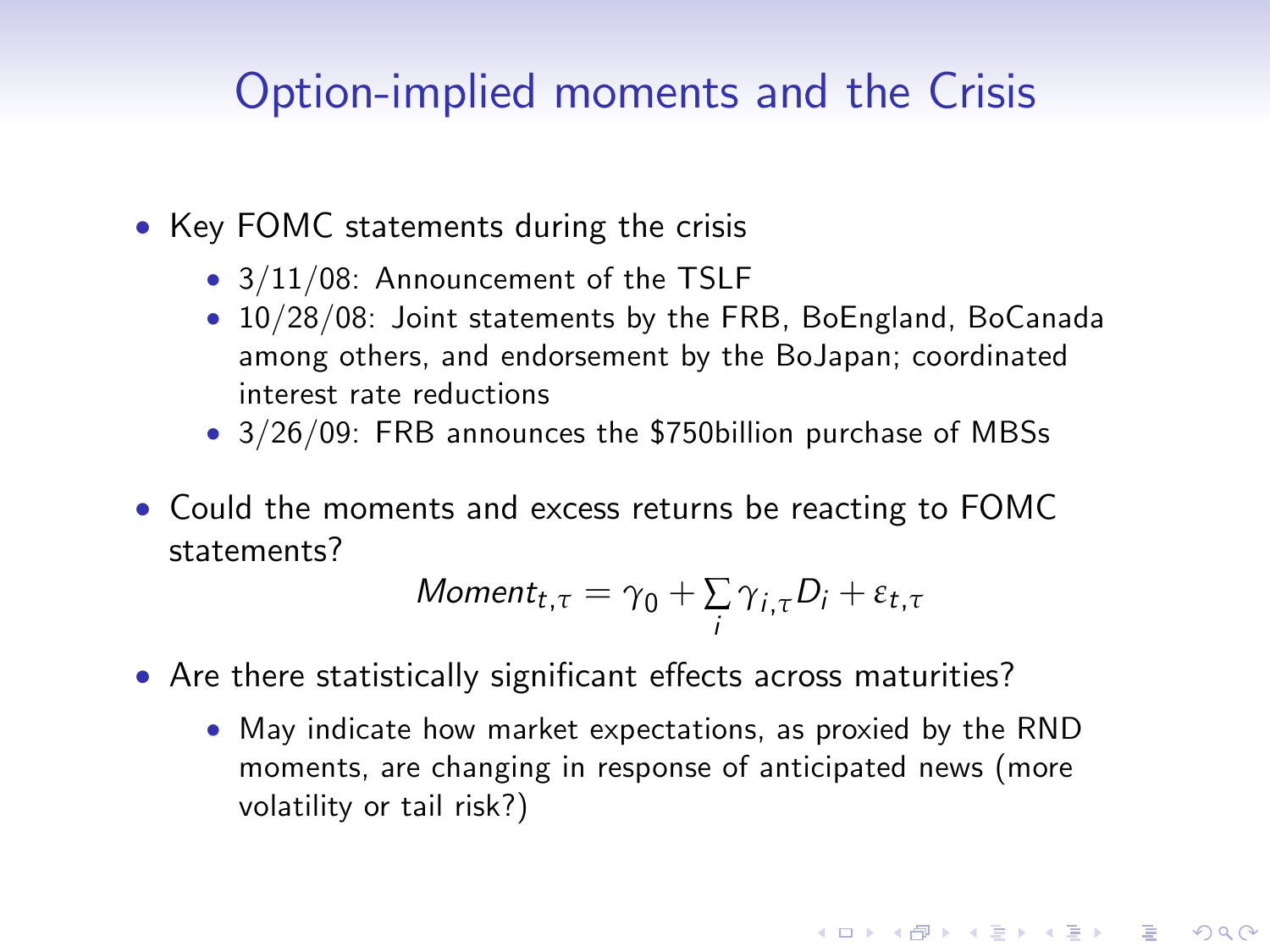### Option moments and subjective expectations

- The null hypothesis of the original regression:  $f_t^{t+\tau} E_t s_{t+\tau}$  is uncorrelated with the information set at time  $t$
- <span id="page-7-0"></span>•  $E_t s_{t+\tau}$  is proxied by realized spot rate assuming  $s_{t+\tau} = E_t s_{t+\tau} + v_{t,t+\tau}$ , assuming rational expectations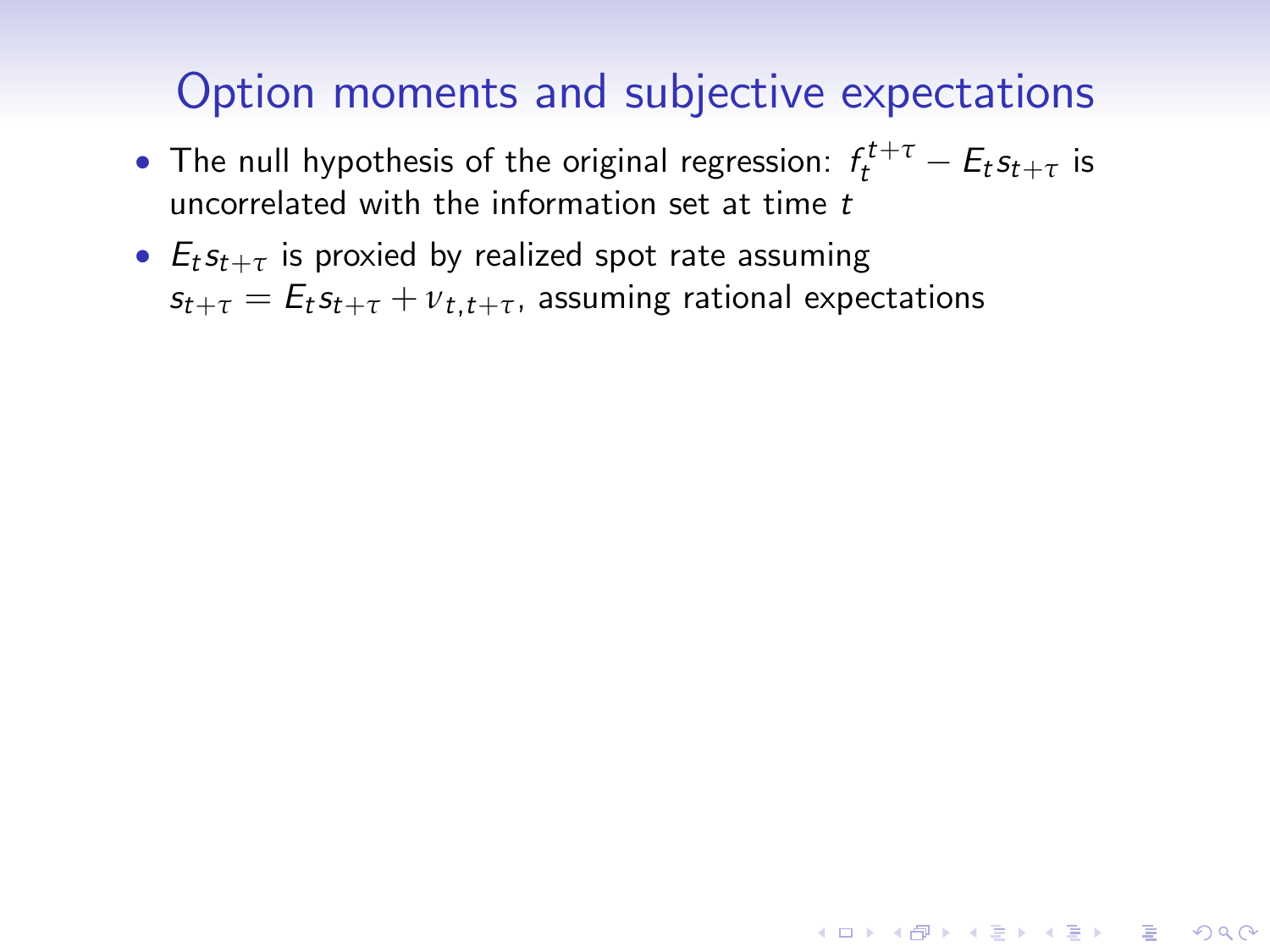### Option moments and subjective expectations

- The null hypothesis of the original regression:  $f_t^{t+\tau} E_t s_{t+\tau}$  is uncorrelated with the information set at time  $t$
- $E_t s_{t+\tau}$  is proxied by realized spot rate assuming  $s_{t+\tau} = E_t s_{t+\tau} + v_{t,t+\tau}$ , assuming rational expectations
- Investigate subjective expected excess returns and expectational errors by using survey forecasts by running the following regression:

$$
X_{t,t+\tau} = \gamma_0 + \gamma_1 stdev_{t,\tau} + \gamma_2 skew_{t,\tau} + \gamma_3 kurt_{t,\tau}
$$
  
\n
$$
\delta_0 D_1 + \delta_1 D_1 stdev_{t,\tau} +
$$
  
\n
$$
\delta_2 D_2 skew_{t,\tau} + \delta_3 D_3 kurt_{t,\tau} + \varepsilon_{t+\tau}
$$

where  $X_{t,t+\tau}=f_t^{t+\tau}-\tilde{E}_ts_{t+\tau}$  and  $X_{t,t+\tau}=\tilde{E}_ts_{t+\tau}-s_{t+\tau}$ ;  $\tilde{E}_ts_{t+\tau}$ are obtained from the median survey responses

- FX4casts.com (takes over from the CFD) provides monthly data on consensus forecasts for 1 - 24 month horizons for major currencies
- <span id="page-8-0"></span>• Size and sign of the coefficients on regressors in the above regression, and how [th](#page-7-0)ey are different from the [o](#page-9-0)[ri](#page-6-0)[g](#page-7-0)[in](#page-8-0)[a](#page-9-0)[l r](#page-0-0)[egr](#page--1-0)[ess](#page-0-0)[io](#page--1-0)[ns](#page-0-0)[?](#page--1-0)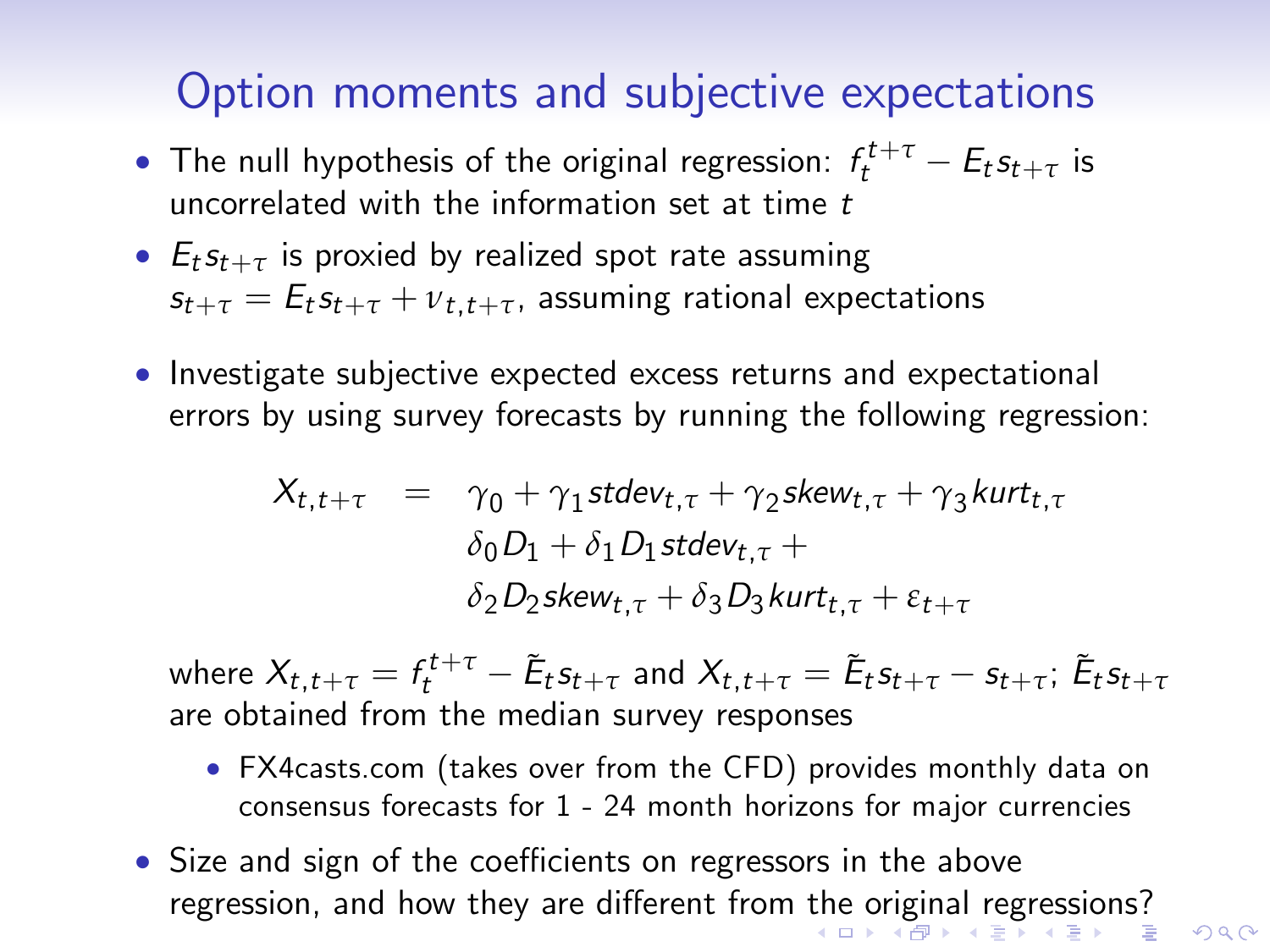## Option moments and term structure volatilities

 Standard deviation seems to be especially important across currencies and tenors (coefficients of original regression without and with the break)

$$
f_t^{t+\tau} - s_{t+\tau} = \gamma_0 + \gamma_1 \mathsf{stdev}_{t,\tau} + \delta_0 D_1 + \delta_1 D_1 \mathsf{stdev}_{t,\tau} + \dots
$$

K ロ ▶ K @ ▶ K 할 > K 할 > 1 할 > 1 이익어

<span id="page-9-0"></span>

|               | 1 mon      |         | $12 \;$ mon |         |
|---------------|------------|---------|-------------|---------|
|               | $\gamma_1$ | Ò1      | $\gamma_1$  |         |
| <b>AUSUSD</b> | 0.72       | $-2.54$ | 4.54        | $-6.82$ |
| EURUSD        | $-0.16$    | 0.05    | 7.37        | $-8.03$ |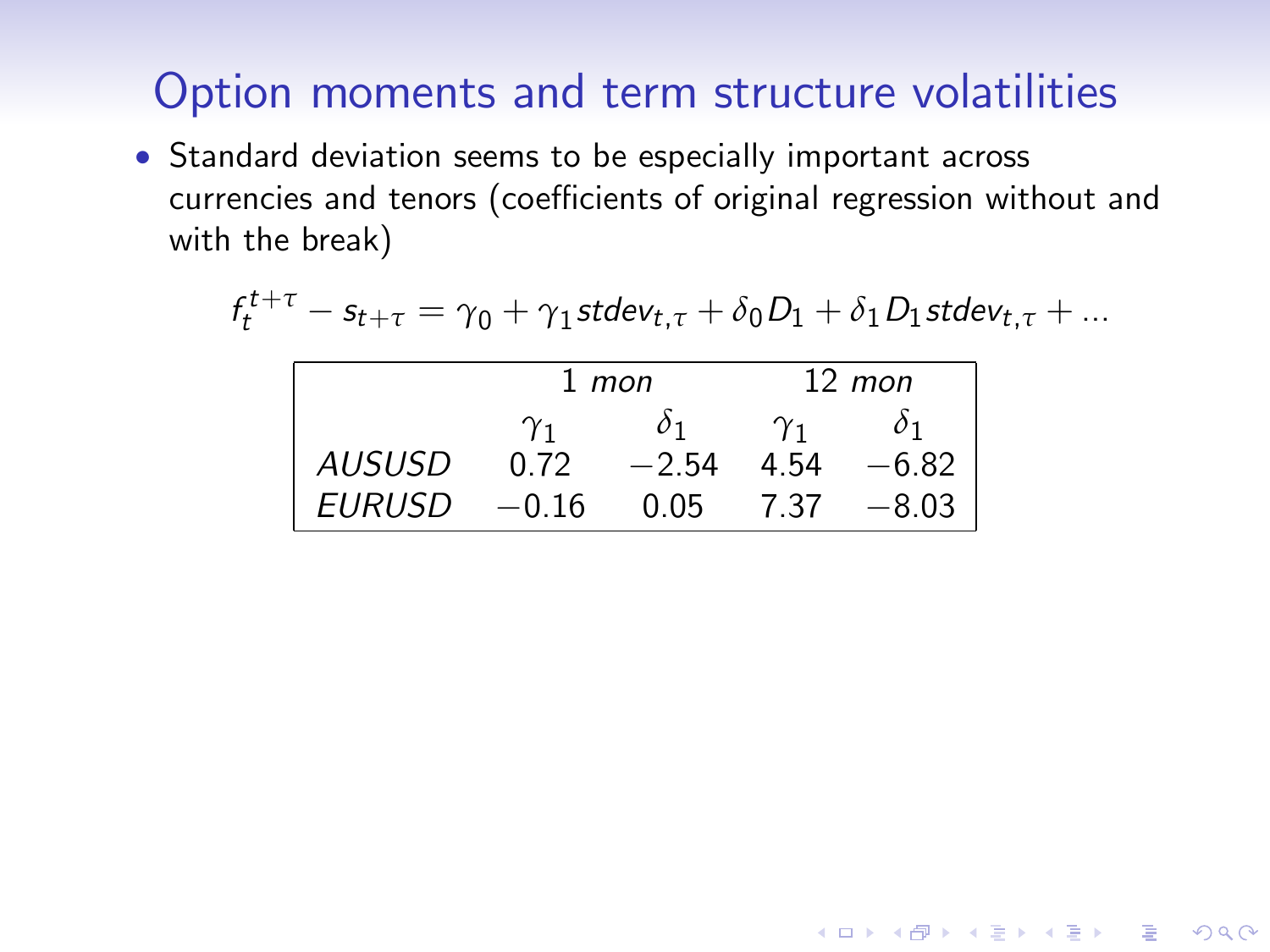# Option moments and term structure volatilities

• Standard deviation seems to be especially important across currencies and tenors (coefficients of original regression without and with the break)

$$
f_t^{t+\tau} - s_{t+\tau} = \gamma_0 + \gamma_1 \mathsf{stdev}_{t,\tau} + \delta_0 D_1 + \delta_1 D_1 \mathsf{stdev}_{t,\tau} + \dots
$$

|               | 1 mon      |         | $12 \;$ mon |         |
|---------------|------------|---------|-------------|---------|
|               | $\gamma_1$ | 01      | $\gamma_1$  |         |
| <i>AUSUSD</i> | 0.72       | $-2.54$ | 4.54        | $-6.82$ |
| <b>EURUSD</b> | $-0.16$    | 0.05    | 7.37        | $-8.03$ |

- Following the structural break date, what is the change in implied volatility/skewness/kurtosis, and is it similar across option tenors?
	- For a given currency pair, do the implied moments at different tenors approach the pre-break dates?
	- Are market perceptions and risk aversion changing for the short term or even for the longer horizon?
	- Showing the PDF of the option-implied probability distribution for some fixed maturity across currency pairs around break dates may aid the exposition**KORKAR KERKER E VOOR**